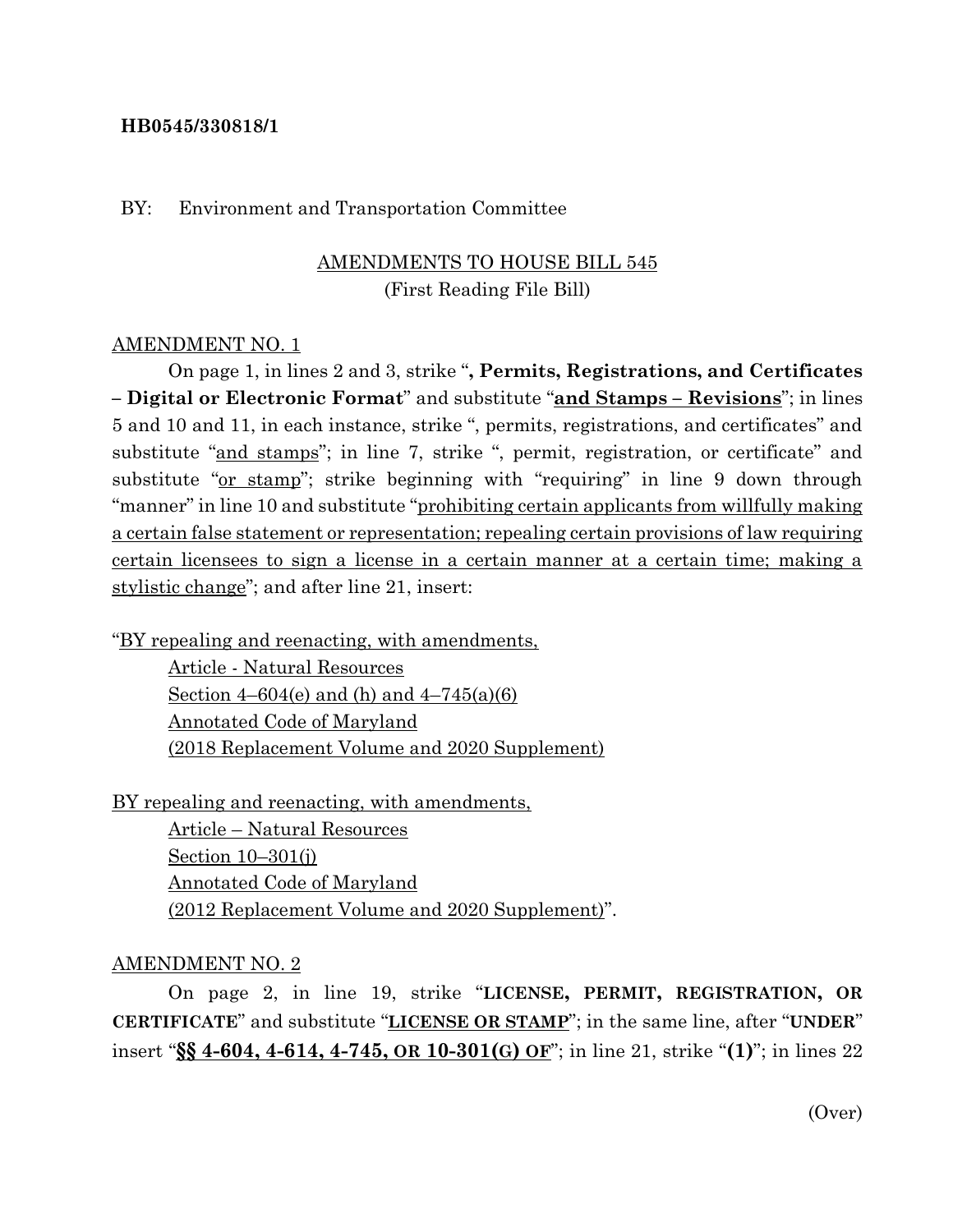## **HB0545/330818/1 Environment and Transportation Committee Amendments to HB 545 Page 2 of 3**

and 23, strike "**LICENSE, PERMIT, REGISTRATION, OR CERTIFICATE**" and substitute "**LICENSE OR STAMP ISSUED UNDER §§ 4–604, 4–614, 4–745, OR 10–301(G) OF THIS ARTICLE**"; and strike in their entirety lines 25 through 28, inclusive, and substitute:

"4–604.

(e) (1) An applicant for a license issued under this section **[**shall**]:**

**(I) SHALL** provide all the information requested by the Department**; AND**

# **(II) MAY NOT WILLFULLY MAKE A FALSE STATEMENT OR REPRESENTATION TO THE DEPARTMENT ON THE APPLICATION**.

(2) The Department shall require an applicant for a license under this section to provide the last four digits of the applicant's Social Security number, if the applicant has a Social Security number.

(h) (1) Every angler's license shall be valid for 1 year following the date of issuance.

(2) **[**The licensee shall electronically or physically sign the license at the time of purchase.

(3)**]** The license may not be transferred to another person, nor used or presented by any person other than the person to whom it was issued.

4–745.

(a) (6) An applicant for a license issued under this section **[**shall**]:**